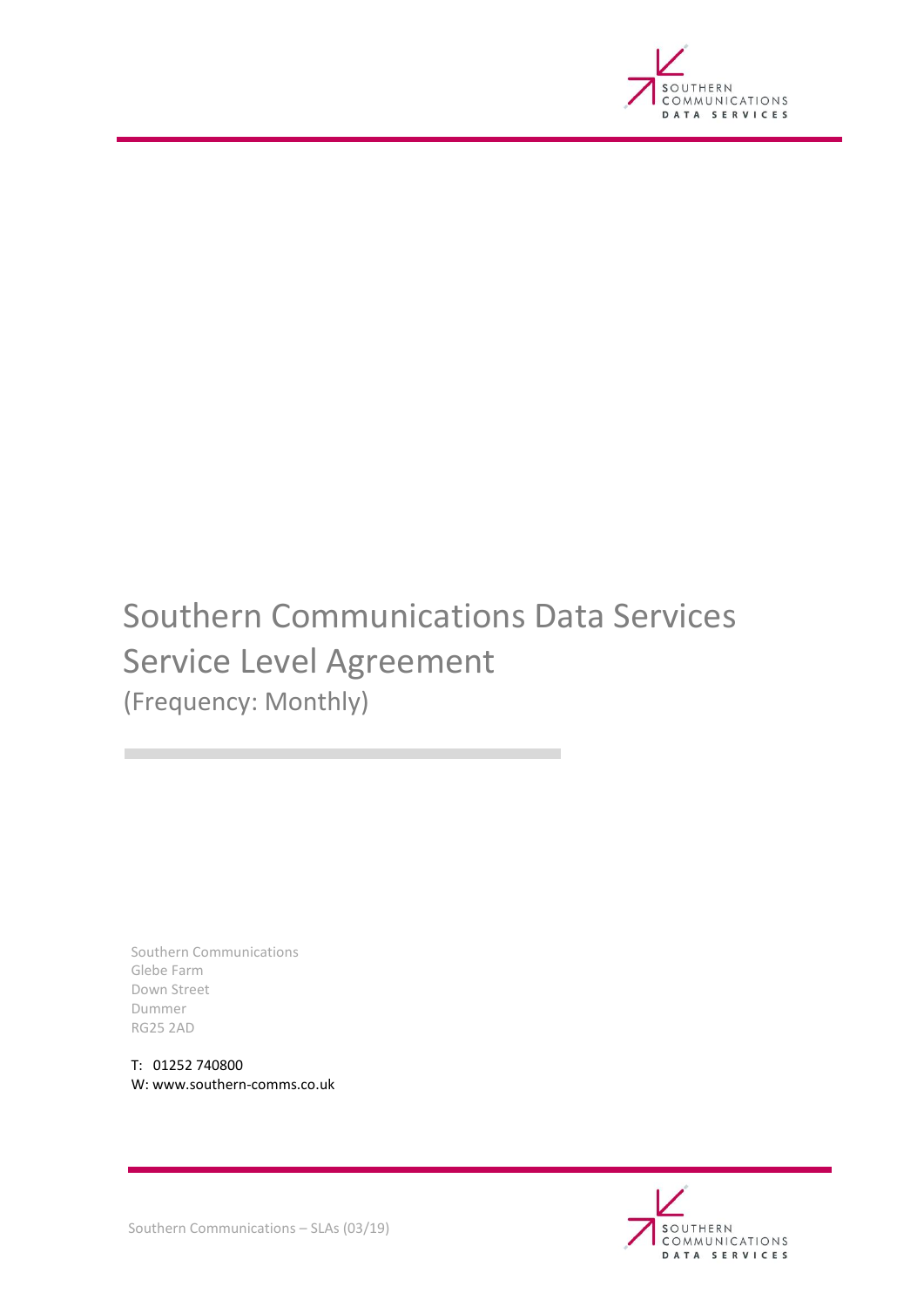

# Contents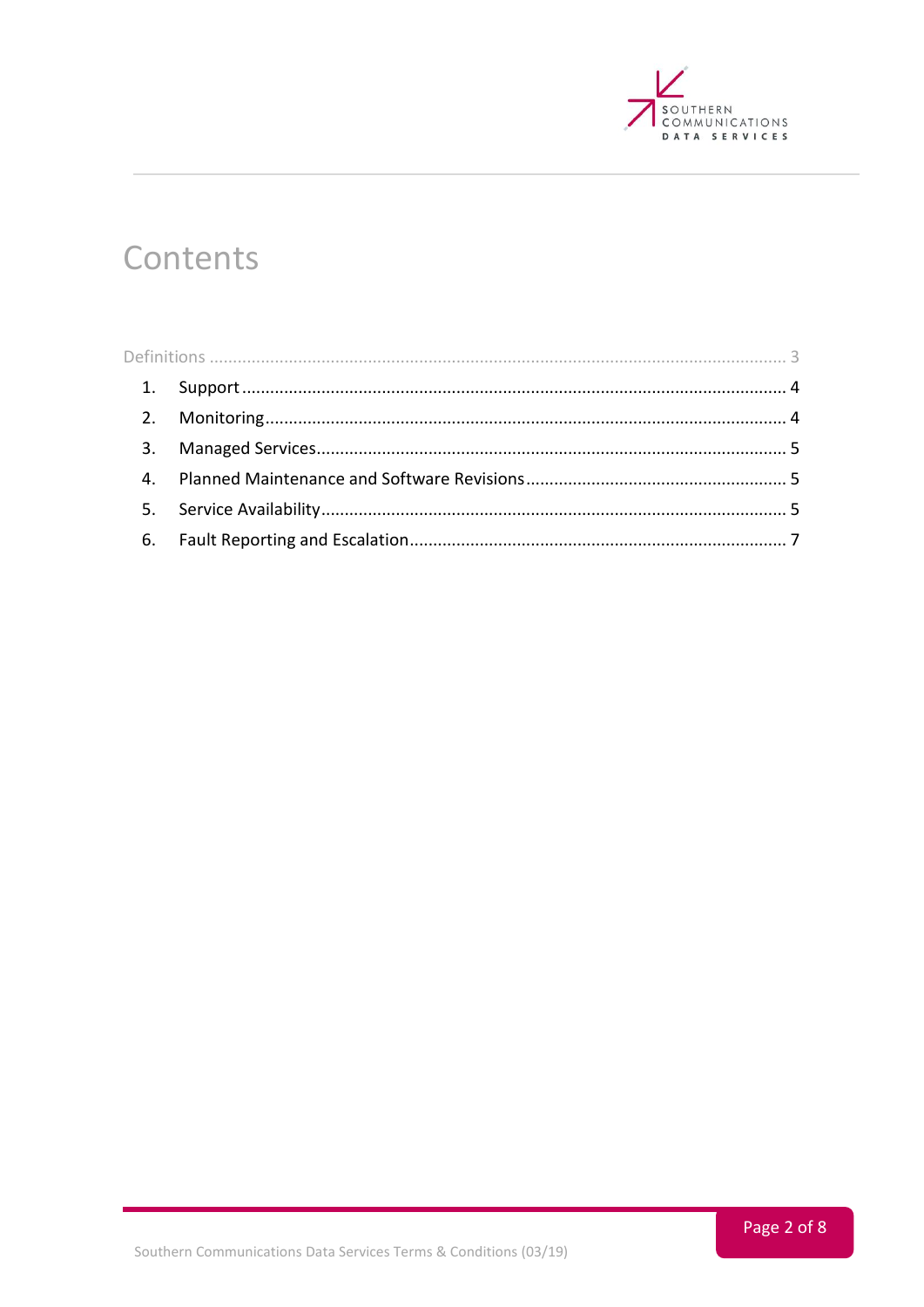

# <span id="page-2-0"></span>**Definitions**

**"Company or SCL-DS"** means Southern Communications Data Services Limited, a company registered in England and Wales under number 03265174 whose registered office is currently situated at Glebe Farm, Down Street, Dummer RG25 2AD;

**"24/7"** means availability all hours of the day and night on every day of the year.

**"Business Hours"** means 09:00–18:00 Monday to Friday excluding bank holidays.

**"Business Day"** means Monday to Friday inclusive, excepting Saturday and Sunday and bank holidays in England and Wales.

**"Customer"** An organisation or individual that has ordered a Service from SCL-DS.

**"Change Request"** a request made by the Customer for SCL-DS to make an improvement, add capabilities, add users or other changes to the Service. Note these are distinct from Support requests which are raised to report outages or other service performance issues.

**"Support"** means SCL-DS's technical team (level 1, Level 2, Level 3) to perform remedial (or break/fix) work for Product or Service that has malfunctioned or stopped working, to reinstate a working Service.

**"Monitoring"** means SCL-DS's automated system that is monitoring Service availability, thresholds for capacity levels (bandwidth data storage, data traffic) or security alerts and that will raise Support tickets.

**"Managed Service"** Means SCL-DS's technical team (level 2 and Level 3) to perform Customer change requests such as add policies, add users, change capabilities or improve performance.

**"Service"** a product or service sold to the Customer by SCL-DS.

**"Support Request"** request for SCL-DS to fix an outage or other Service performance degradation.

**"Support Ticket"** the unique number issued when a fault or change request is logged with SCL-DS Support.

**"Service Outage"** means a Service that is broken and is no longer operating.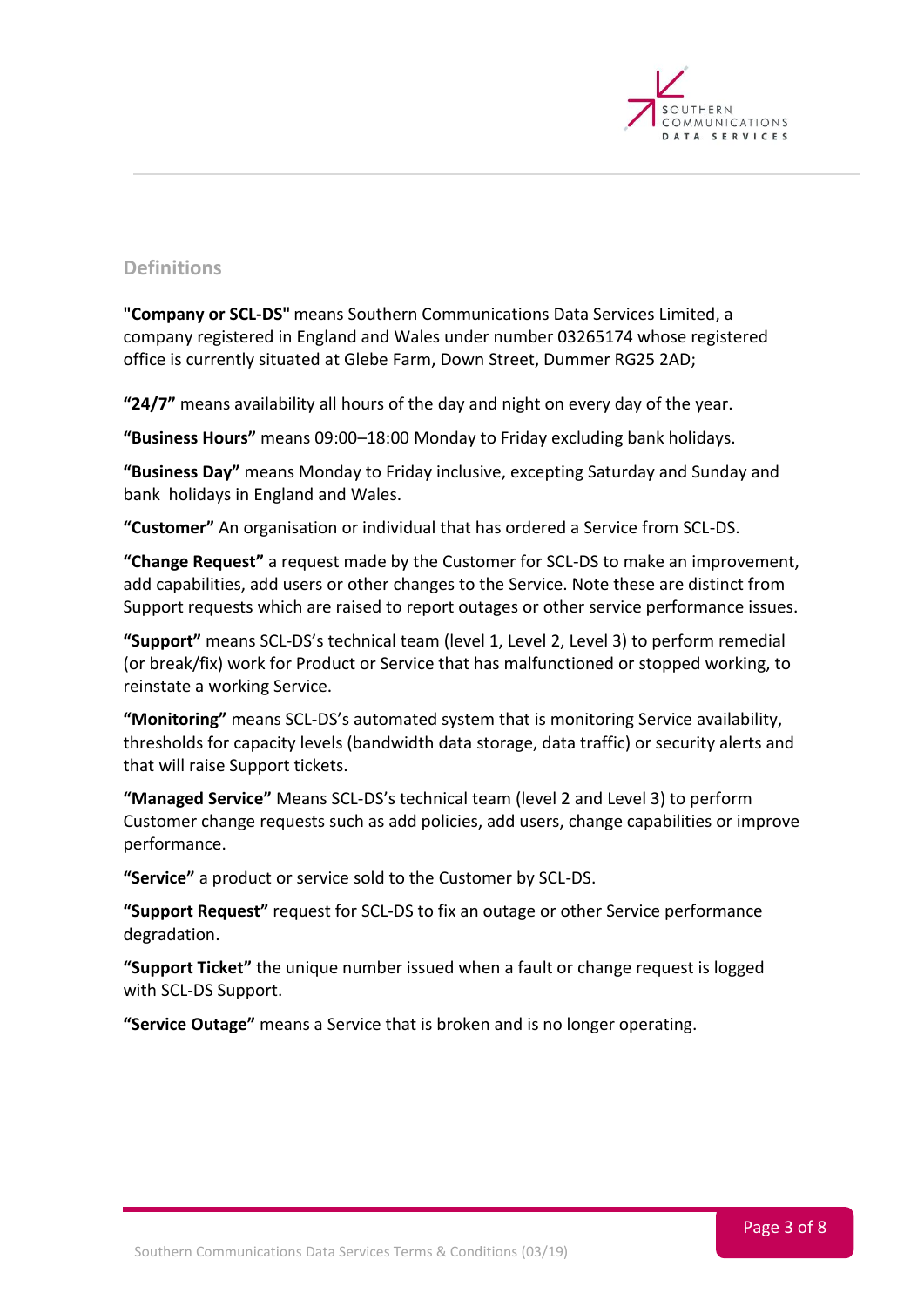

# <span id="page-3-0"></span>**1. Support**

- 1.1. All Services sold by SCL-DS are provided with technical support to ensure that the service is fixed in the event of a technical issue or Service outage. Support requests may be made to the SCL-DS Support Team on 01252 740800 Option 2 (or such other number as SCL-DS reasonably notifies in advance and in writing) or via email to [ds-support@southern-comms.co.uk](mailto:%20ds-support@southern-comms.co.uk) 24 hours a day, 7 days a week 365 days of the year, at which time a Support Ticket with a unique reference number shall be issued.
- 1.2. SCL-DS shall acknowledge all Support Tickets raised within 30 minutes of receipt.
- 1.3. SCL-DS shall commit resources to restore the Service in accordance with the terms of this SLA.
- 1.4. The Customer shall perform all necessary in-house tests as reasonably specified by SCL-DS and shall co-operate with SCL-DS in order to reasonably locate such fault. Where the Customer is unable to carry out its duties as reasonably specified by SCL-DS, regardless of whether such a request is made by SCL-DS within Business Hours or Business Days or not, such that SCL-DS is not reasonably able to carry out any work to restore the service under this SLA then any such period of time in respect of this shall not be included in any calculation of time to repair timescales or availability in respect of the Service Credit as defined in this Schedule.
- 1.5. SCL-DS shall provide an update with details of Support Ticket resolution, or planned support schedule, within a maximum of 4 hours from the raising of a Support Ticket.
- 1.6. SCL-DS shall make all reasonable endeavours to reinstate service as quickly as possible and shall take full responsibility for liaising with any third party suppliers who's products or Services may be effecting the incident.
- 1.7. At times of high demand SCL-DS shall prioritise Tickets according to the severity of the effects of the problem.

**Priority 1:** A Business Critical system is down or there is a critical impact to the customer's business operations. SCL-DS and the customer will commit any and all necessary resources "around the clock".

**Priority 2:** Operational performance of the system is impaired whilst business critical functions remain available. SCL-DS and the customer will commit all necessary resources during contracted Business Hours.

**Priority 3:** Customer requires information or assistance on product capabilities, installation or configuration. There is little or no impact to the customer's business operation and will be dealt with during Business Hours.

1.8. Fault Resolution Targets

Major Fault (Priority 1): Restored to pre-incident level of service 90% in 8 hours, 95% in 24 hours and 100% in 48 hours.

Minor Faults (Priority 2): 100% within 72 hours

# <span id="page-3-1"></span>**2. Monitoring**

- 2.1. For customers who have purchased SCL-DS's Monitoring Service, tickets will be raised on behalf of the Customer in the event of a Service Outage or a threshold on a Monitored Service is reached and the customer informed by SCL-DS.
- 2.2. Tickets raised via the Monitoring will be added to the support process as defined in section 1.
- 2.3. All Managed Services have Monitoring included.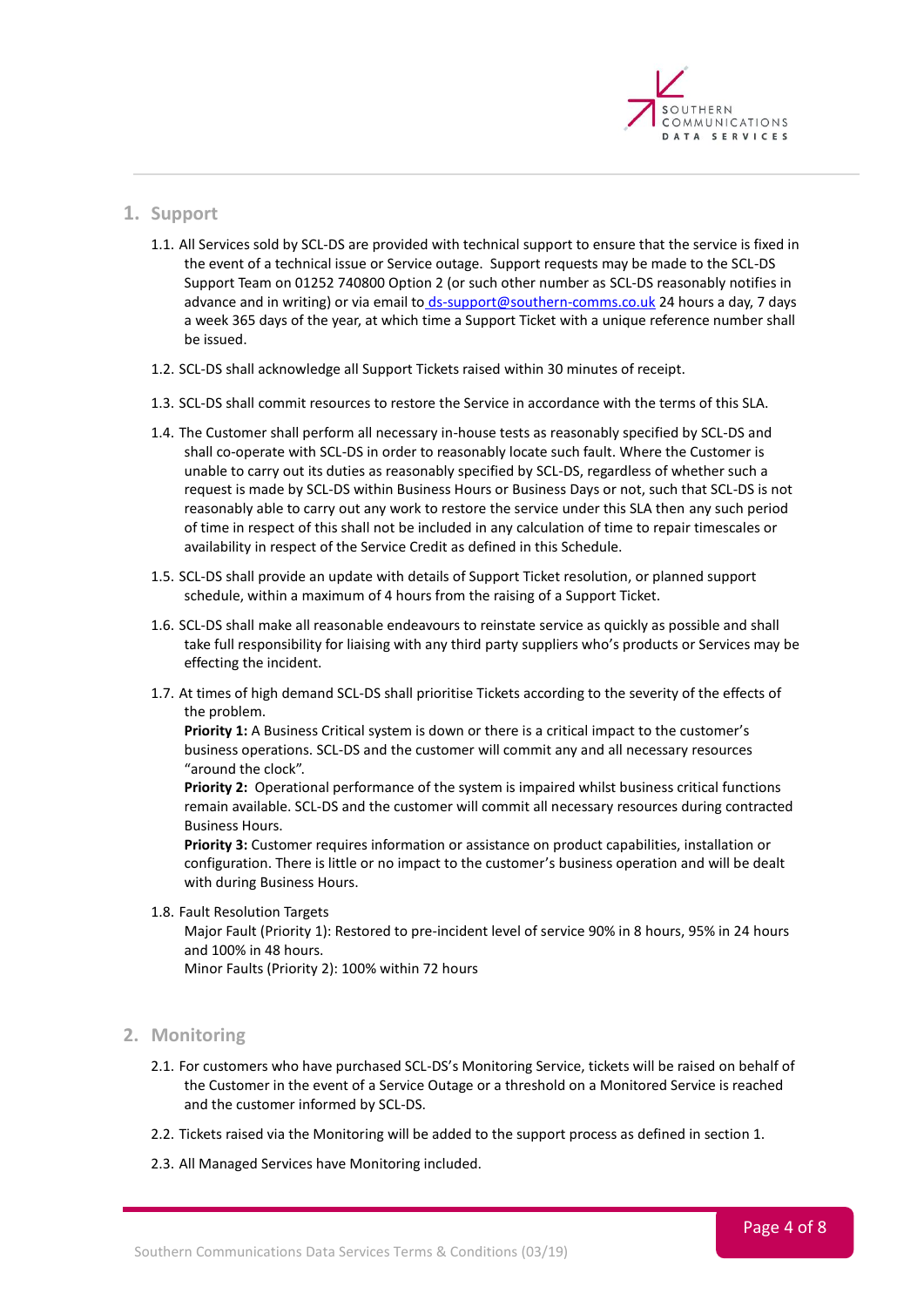

### <span id="page-4-0"></span>**3. Managed Services**

- 3.1. Managed Services is the process of SCL-DS performing changes to the Service at the request of the Customer via a Change Request. This includes but is not limited to adding new policies, adding new users, producing log information, running reports.
- 3.2. Change Requests will be dealt with during normal business hours. Where necessary and with agreement with the Customer changes shall be scheduled out of normal business hours.
- 3.3. SCL-DS shall acknowledge all Change Requests within 30 minutes of receipt within Business hours.
- 3.4. SCL-DS shall provide an update and planned support schedule within a maximum of 4 Business Hours from the raising of a Support Ticket. For example a Ticket raised at 17:00 shall be acknowledged no later than 12:00 the following day.
- 3.5. Each Managed Service Customer has a maximum number of Change Requests per annum as denoted on the Order form, capped at a maximum of 20% of these changes within any one calendar month.

# <span id="page-4-1"></span>**4. Planned Maintenance and Software Revisions**

- 4.1. The Managed Service Customer shall be entitled to all updates and revisions to software supplied as part of the Service as made available from time to time.
- 4.2. SCL-DS shall provide at least twenty (20) prior Business Days notice of any available update being due for deployment and agree with the Customer an appropriate time to complete the necessary uploads to the Equipment and further tasks required to complete the relevant upgrade during Business Hours.
- 4.3. Where, in the reasonable opinion of SCL-DS an upgrade may materially affect the reasonable satisfactory operation of the Service the upgrade may be withheld for such time as reasonably considered necessary provided that The Customer is notified of such decision in advance and agree to the same.
- 4.4. Changes to the Service as described above do not count as Unavailable time under this or any other Service Level agreement.

#### <span id="page-4-2"></span>**5. Service Availability**

- 5.1. If the Service is unavailable for more than Maximum SLA period the Customer shall be awarded Service Credit as a percentage of the monthly Service charge.
- 5.2. SCL-DS's total aggregate liability to The Customer under this Agreement shall not exceed the value of the monthly Service charge based on the pricing set out in the Order Form.
- 5.3. Where any Service contract has a term of greater duration than one year, SCL-DS's liability to The Customer under this SLA shall not exceed the pro-rata equivalent of one year based on the pricing set out in the Order Form.
- 5.4. Service credits will be deducted from the next invoice for the Service charge.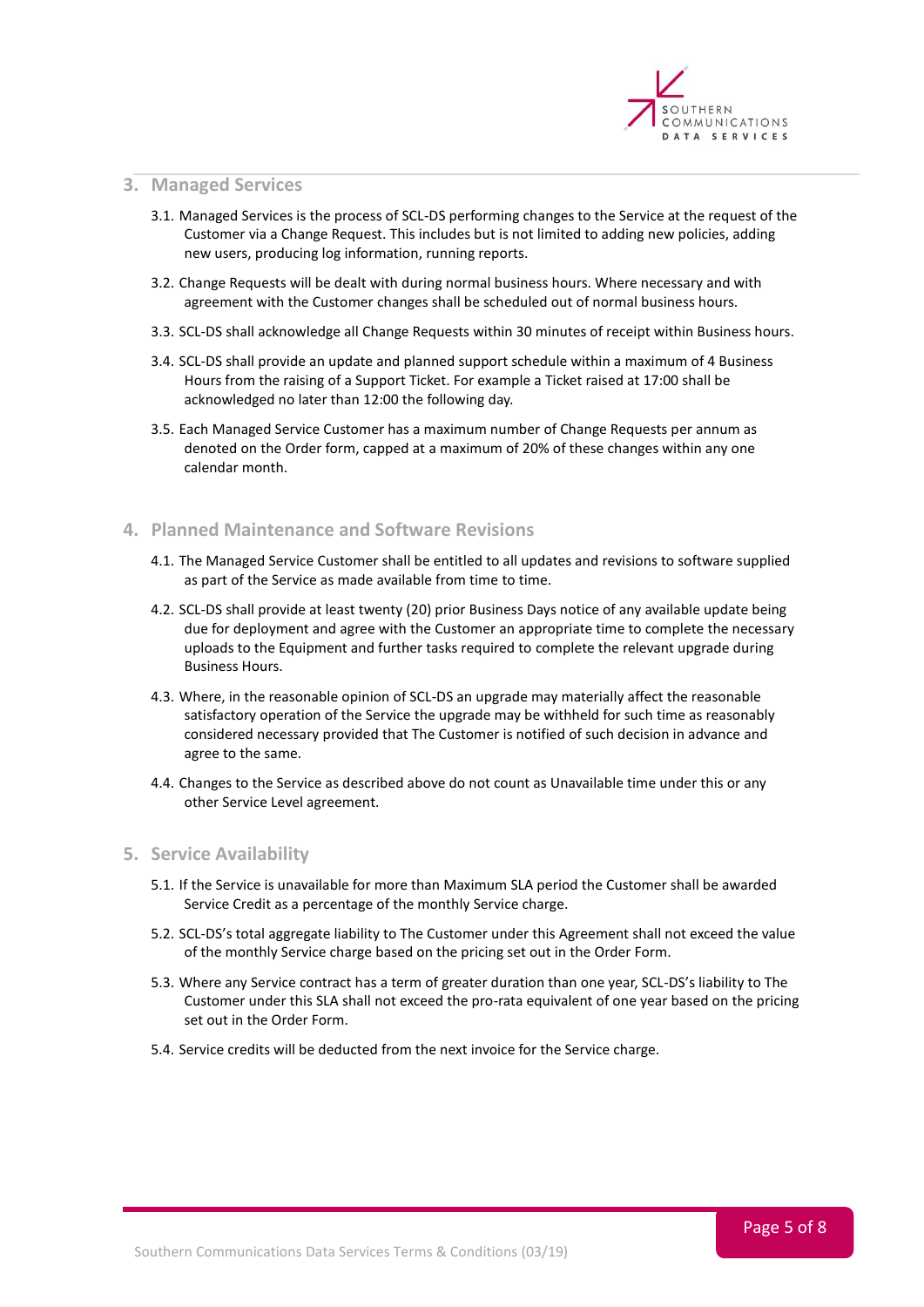

| 100% SLA | Example 1 - Outage time per month of monthly fee<br>(mins) |    |             | Credit due as %<br>for Service |  | 99.99% SLA | Example 2 Outage time per month<br>(mins) |                 |       | Credit due as %<br>of monthly fee<br>for Service |
|----------|------------------------------------------------------------|----|-------------|--------------------------------|--|------------|-------------------------------------------|-----------------|-------|--------------------------------------------------|
| 100      |                                                            |    | $\mathbf 0$ | $\pmb{0}$                      |  | 99.99      |                                           | 0 <sub>to</sub> | 4.38  | $\mathbf 0$                                      |
| 99.99    | $\mathbf{1}$                                               | to | 4.38        | 5%                             |  | 99.98      | 5.38                                      | to              | 8.76  | 5%                                               |
| 99.98    | 5.38                                                       | to | 8.76        | 10%                            |  | 99.97      | 9.76                                      | to              | 13.14 | 10%                                              |
| 99.97    | 9.76                                                       | to | 13.14       | 15%                            |  | 99.96      | 14.14                                     | to              | 17.52 | 15%                                              |
| 99.96    | 14.14                                                      | to | 17.52       | 20%                            |  | 99.95      | 18.52                                     | to              | 21.9  | 20%                                              |
| 99.95    | 18.52                                                      | to | 21.9        | 25%                            |  | 99.94      | 22.9                                      | to              | 26.28 | 25%                                              |
| 99.94    | 22.9                                                       | to | 26.28       | 30%                            |  | 99.93      | 27.28                                     | to              | 30.66 | 30%                                              |
| 99.93    | 27.28                                                      | to | 30.66       | 35%                            |  | 99.92      | 31.66                                     | to              | 35.04 | 35%                                              |
| 99.92    | 31.66                                                      | to | 35.04       | 40%                            |  | 99.91      | 36.04                                     | to              | 39.42 | 40%                                              |
| 99.91    | 36.04                                                      | to | 39.42       | 45%                            |  | 99.9       | 40.42                                     | to              | 43.8  | 45%                                              |
| 99.9     | 40.42                                                      | to | 43.8        | 50%                            |  | 99.89      | 44.8                                      | to              | 48.18 | 50%                                              |
| 99.89    | 44.8                                                       | to | 48.18       | 55%                            |  | 99.88      | 49.18                                     | to              | 52.56 | 55%                                              |
| 99.88    | 49.18                                                      | to | 52.56       | 60%                            |  | 99.87      | 53.56                                     | to              | 56.94 | 60%                                              |
| 99.87    | 53.56                                                      | to | 56.94       | 65%                            |  | 99.86      | 57.94                                     | to              | 61.32 | 65%                                              |
| 99.86    | 57.94                                                      | to | 61.32       | 70%                            |  | 99.85      | 62.32                                     | to              | 65.7  | 70%                                              |
| 99.85    | 62.32                                                      | to | 65.7        | 75%                            |  | 99.84      | 66.7                                      | to              | 70.08 | 75%                                              |
| 99.84    | 66.7                                                       | to | 70.08       | 80%                            |  | 99.83      | 71.08                                     | to              | 74.46 | 80%                                              |
| 99.83    | 71.08                                                      | to | 74.46       | 85%                            |  | 99.82      | 75.46                                     | to              | 78.84 | 85%                                              |
| 99.82    | 75.46                                                      | to | 78.84       | 90%                            |  | 99.81      | 79.84                                     | to              | 83.22 | 90%                                              |
| 99.81    | 79.84                                                      | to | 83.22       | 95%                            |  | 99.8       | 84.22                                     | to              | 87.6  | 95%                                              |
| 99.8     | 84.22                                                      | to | 87.6        | 100%                           |  | 99.79      | 88.6                                      | to              | 91.98 | 100%                                             |
|          | Maximum credit = 100% of months service charge             |    |             |                                |  |            |                                           |                 |       | Maximum credit = 100% of months service charge   |

5.5. Service Credit shall be applied to Service outages and calculated as per the tables below based on an average month being 43,800 minutes.

5.6. List of product SLAs

| SMART-Connect              | 100%    |
|----------------------------|---------|
| Leased Lines               | 99.99%  |
| 3G and Satellite           | No SLA* |
| ADSL                       | No SLA* |
| SMART-Hub                  | 100%**  |
| <b>Clustered Firewalls</b> | 100%    |
| Single Firewalls           | 99.99%* |
|                            |         |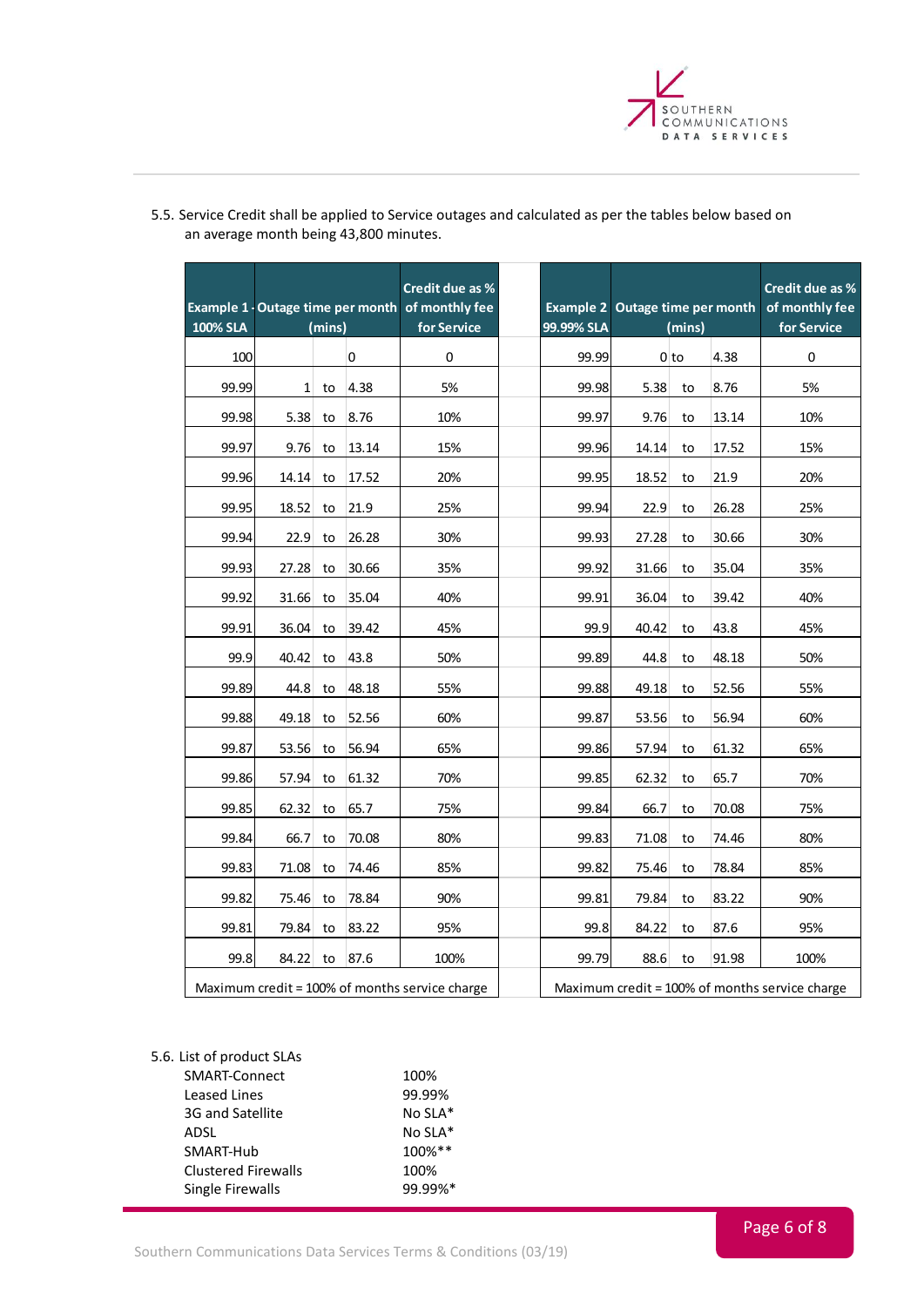

| <b>Managed Appliances</b>            | 99.99% |  |  |
|--------------------------------------|--------|--|--|
| <b>Virtual Appliances</b>            | 100%   |  |  |
| Hosted Exchange                      | 100%   |  |  |
| VoIP                                 | 99.99% |  |  |
| * unless included in a SMART-Connect |        |  |  |

\*\* This does not include SMART-Hub with single WAN connection in which case SLA is that assigned the connectivity in use

For any other products not listed above please contact your Account Manager at SCL-DS.

- 5.7. Unavailable time shall be considered to start when a fault is placed with SCL-DS and a Ticket Number has been issued. Unavailable time shall be considered to end when SCL-DS resolves the relevant fault and this is confirmed to The Customer. Provided that where SCL-DS has resolved such fault but is unable to get confirmation from The Customer due to unavailability or otherwise, after three attempts, Unavailable time as defined under this Schedule shall be considered to end when such fault has been resolved by SCL-DS.
- 5.8. The calculation of Unavailable time shall not include the first ten (10) days following the complete installation. This period may experience performance lower than the minimum Availability due to configuration changes and the normal process of optimisation.
- 5.9. Planned maintenance or upgrades may be required from time to time. Prior notice of not less than twenty (20) Business Days shall be given to The Customer of the Service that may possibly be affected by this type of outage. SCL-DS shall use best endeavours to carry out such work with as little or no disruption to The Customer during Business Hours or non-Business Hours or otherwise. Outages resulting from planned maintenance shall not be included in any calculation of time to repair timescales or Availability as defined in this Schedule.
- 5.10. SCL-DS shall not be responsible for any fault to the Service caused by The Customer. If such an event occurs, and if The Customer shall require SCL-DS to carry out any repair to the Equipment, SCL-DS shall quote its terms and conditions (including the cost) for any work necessary Provided That the provisions in respect of the target times to repair shall not apply. Provided further that any downtime caused by such fault shall not be included in the availability measurements or Service Credit calculations.

# <span id="page-6-0"></span>**6. Fault Reporting and Escalation**

6.1. In the event of SCL-DS's normal point of contact (nominated and/or as may be reasonably amended from time to time in writing) not being able to respond satisfactorily the following escalation procedures should be used.

#### **Fault Reporting**

All Fault reporting should be made to Level 1 support on 01252 740800 Option 2 or email [ds-support@SCL-DS.com](mailto:ds-support@SCL-DS.com)

If there is a need to escalate the following is the escalation procedure, all contact names are supplied in your Welcome Pack.

#### **Escalation 1**

If no ticket is raised within 30 minutes or no action in a major fault this should be escalated to the Project Co-ordinator or your Account Manager.

#### **Escalation 2**